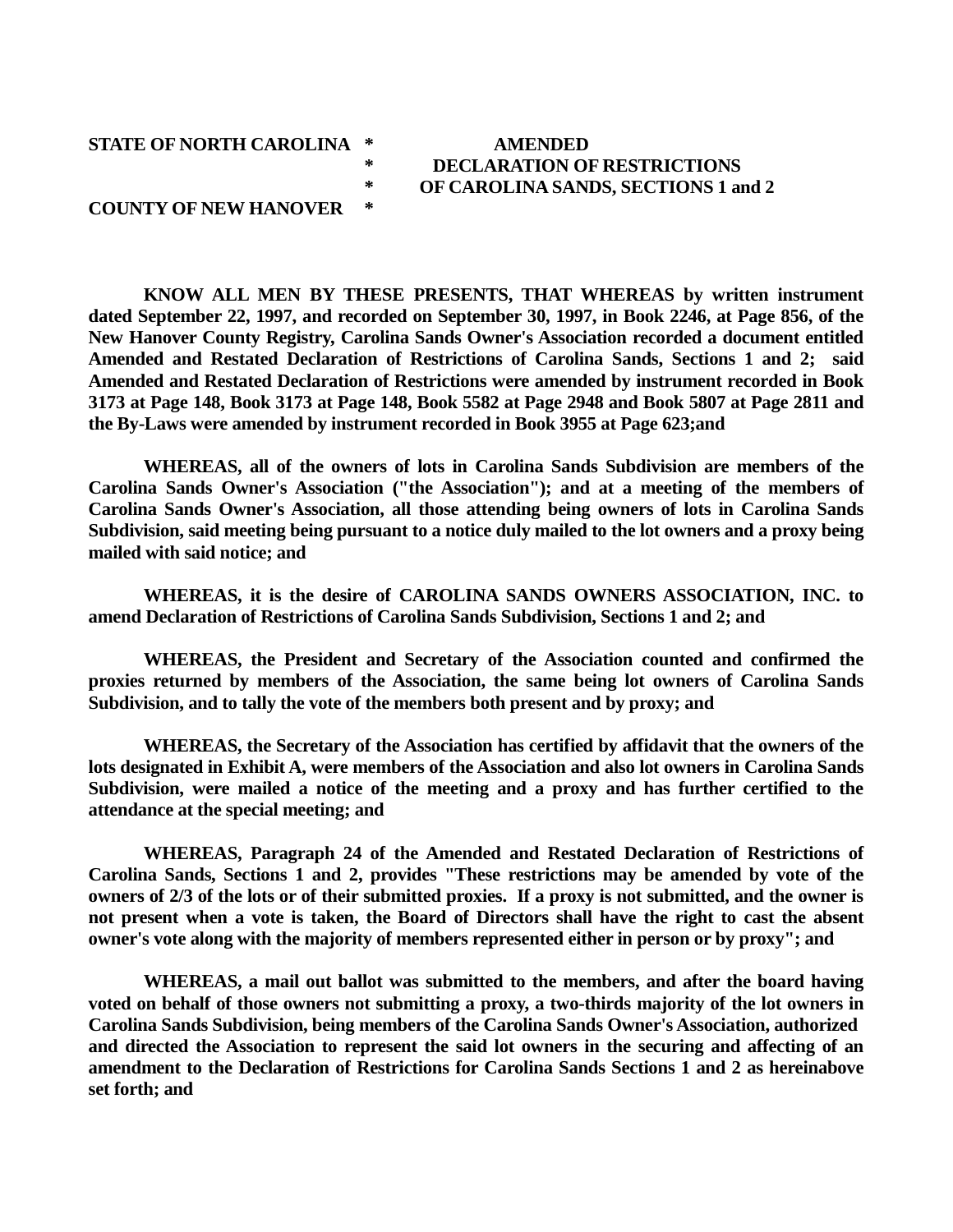**WHEREAS, by a two-thirds majority vote, at a meeting of the members of the Association, the same being a regularly scheduled meeting of the directors, there was adopted a resolution on the 8th day of January 2017 by the Board of Directors, to amend the Declaration of Restrictions for Carolina Sands, Sections 1 and 2 and acting and in behalf of the members of the Carolina Sands Owner's Association and of the lot owners of Carolina Sands Subdivision.**

**WHEREAS, Carolina Sands, Sections 1 and 2, is identified and defined under Chapter 47F of the General Statutes of North Carolina, 'The North Carolina Planned Community Act' and the Carolina Sands Owners Association, its Board of Directors and all members shall be subject to the provisions as described in Chapter 47F, The North Carolina Planned Community Act.**

**NOW, THEREFORE, acting on behalf of the Association and the owners of at least a twothirds majority of the lots in Carolina Sands Subdivision the Association hereby adopts the following restrictions as the same relates to Sections 1 and 2, Carolina Sands, as the same is shown upon a map thereof recorded in Map Book 21, Page 13 and Map Book 21, Page 14, respectively, of the New Hanover County Registry; the undersigned does hereby covenant, agree and declare to and with all persons, firms, corporation now owning and hereafter acquiring any property in CAROLINA SANDS SUBDIVISIONS, SECTIONS 1 and 2, that all the lots in said subdivision as shown on the maps recorded in Map Book 21, Pages 13 and 14, respectively, of the New Hanover County Registry, hereby amend Paragraph 11 of the amended restrictions, to read, as follows:**

- **1. All lots in said subdivision shall be used for residential purposes only, and may only be used for the construction of single family residences.**
- **2. No single-family residence may be smaller than 1,200 square feet, when measured by exterior brick work or approved siding. This shall be exclusive of porches, steps, walks, garages, carports, storage areas, etc. No new structure shall be erected, altered, or placed in said subdivision exceeding two and one half, (2 ½), stories in height above floor or piling level. One accessory building, which may include a detached private garage but not private garage apartments, which is specifically precluded in Carolina Sands, may be added, provided, that such buildings are not used for any activity normally conducted as a business. Any such buildings shall be constructed of similar materials and designed as the main structure upon such lot. No accessory buildings shall be constructed prior to the construction of the main building on any lot and shall be approved as provided in paragraph 10 below. No dwelling shall be above ground more than thirty five (35) feet at the apex.**
- **3. No unfinished concrete block, concrete brick, cinder block or aluminum siding shall be used for the exterior of any residence constructed on any lot nor shall composition tar paper on the exterior of the dwelling be permitted.**
- **4. Building codes and regulations shall follow the Town of Carolina Beach ordinances with the following exceptions:**

**A. Maximum height of a structure 35' from the ground to apex.**

**B. No fences or walls may be placed closer to the curb than the corner of the existing structure.**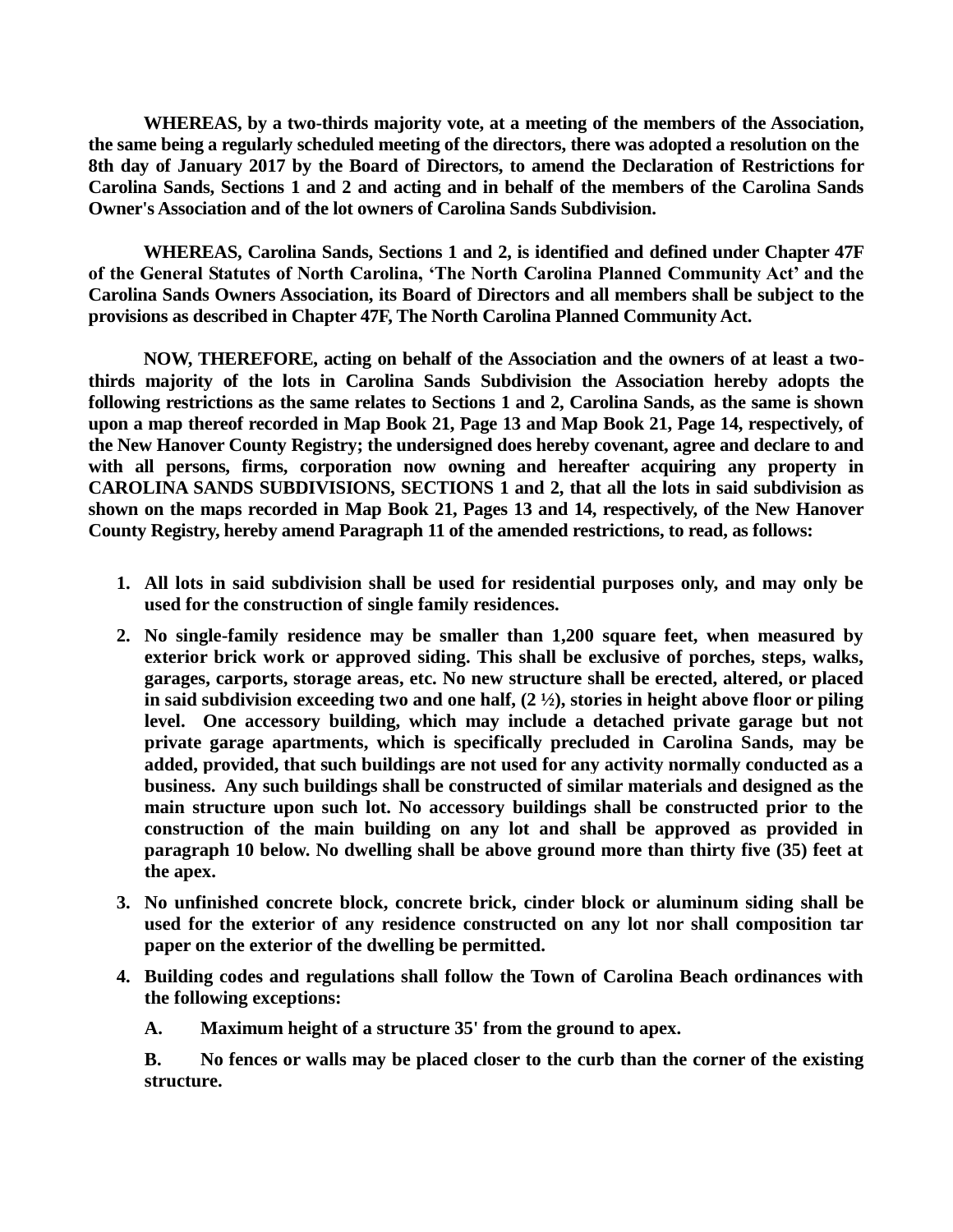- **C. No chain link or wire fences of any nature are permitted.**
- **D. Since Carolina Sands is a significantly developed community, each block has an established front setback. No new dwelling or structure of any type may be placed forward of the existing frontage of the residences located on the street where the residence is being constructed, regardless of town codes. The same restrictions would apply to corner lots.**

**Additional modifications or exceptions may be added as deemed necessary by the Board of Directors. It will be the homeowners' responsibility to obtain current guidelines from the Carolina Sands Architectural Committee.**

- **5. On corner lots, the side having the least frontage shall be considered the front line of said lot.**
- **6. No house trailer, mobile home, tent, shack or temporary structure of any nature shall be located on any lot or used at any time as a residence.**
- **7. No advertising signs or billboards shall be erected on any lot or displayed to the public on any lot, subject to these Restrictions, except that one sign of not more than five square feet in area may be used to advertise a dwelling or lot for sale. Contractor signs may be displayed on property for the duration of the project and must be removed immediately upon issuance of Certificate of Occupancy.**
- **8. Houses built in any fashion other than conventional on-site stick-built construction will be considered for approval on an individual basis. The architectural committee must receive all pertinent information about the structure prior to beginning any site preparation work, and final approval will be at the sole discretion of the Board of Directors.**
- **9. No fence, wall, or hedge in excess of six (6) feet in height shall be erected or permitted on any lot. On a corner lot, no fence, wall, or hedge or any portion of a fence or other structure shall be erected closer than 35 feet from any curb(s). On all other lots, the minimum will be 50 feet. All fences shall be wood or similar materials; no chain link or wire fences of any nature shall be permitted. No fence shall be erected without the approval of the Board of Directors. Plans, including a sketch of the proposed fence, must be submitted to the Architectural Committee for approval.**
- **10. No buildings, fence, wall, or other structure shall be erected, placed or altered on any lot, until the proposed building plans, specifications or exterior finishes site plan location of such building or structure and construction schedule be presented and reviewed by the architectural committee of the Carolina Sands Association.**

**Final refusal or approval of any such plans, location or specifications are determined by a majority vote of the Board of Directors. Approval or disapproval may be based on any ground, including purely aesthetic, environmental or safety considerations at the sole discretion of the Board of Directors. Such determinations will be documented in the board minutes.** 

**11. No animals, livestock or poultry of any kind shall be kept or maintained on any lot or in any dwelling, except that dogs, cats, or other household pets may be kept or maintained**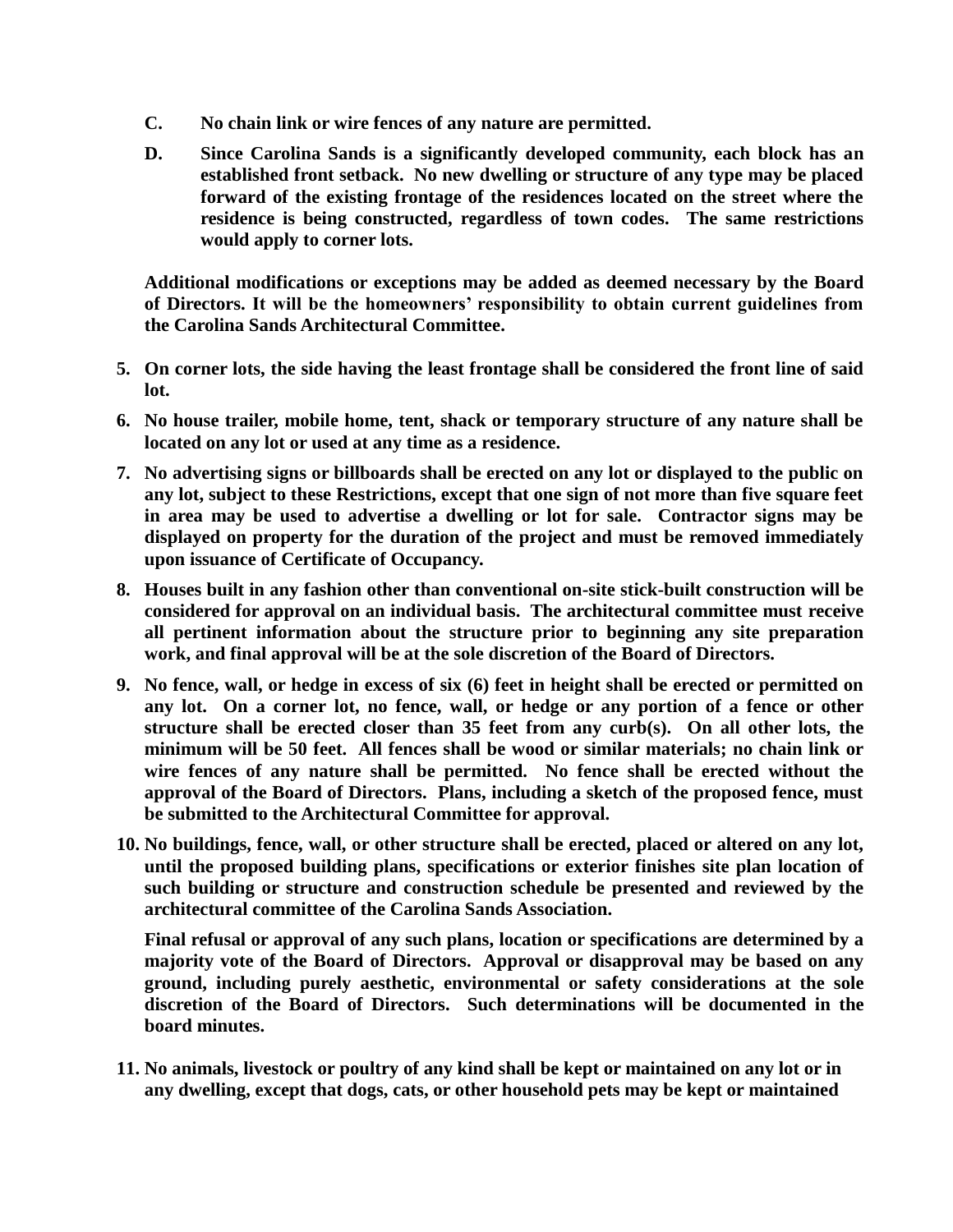**provided that they are not kept or maintained for commercial nor consumption purposes and are controlled in accordance with applicable governmental ordinances and are not a nuisance to other owners. Also, pet owners are responsible for the immediate removal of their pet's feces on their lot and other lots. Dog owners shall be in compliance with the New Hanover County and Carolina Beach leash laws.**

- **12. No fuel tanks or similar storage receptacles may be exposed to view. Any such receptacles may be installed only within the main dwelling house, within an accessory building, within a screened area, or buried underground.**
- **13. It shall be the responsibility of each lot owner to prevent the development of any unclean, unsightly, dangerous or unkempt conditions of buildings or grounds on such lot which would tend to substantially decrease the beauty of the neighborhood as a whole or the specific area. Such determination shall be at the sole discretion of the Board of Directors.**
- **14. No noxious or offensive activity shall be carried on upon any lot, nor shall anything be done thereon tending to cause embarrassment, discomfort, annoyance or nuisance to the neighborhood. There shall not be maintained any plants or animals or device or thing of any sort whose normal activities or existence are in any way noxious, dangerous, unsightly, unpleasant or of a nature as may diminish or destroy the enjoyment of other property in the neighborhood by the owners thereof.**
- **15. No lot may be subdivided, or its boundary lines changed except with the prior written consent of CAROLINA SANDS HOMEOWNERS ASSOCIATION, INC. However, CAROLINA SANDS HOMEOWNERS ASSOCIATION, INC. expressly reserves to itself, its successors and assigns, the right to re-plat any two (2) or more lots in order to create a modified building lot or lots, and to take such steps as are reasonably necessary to make such re-platted lot suitable and fit as a building site, said steps to include, but not be limited to, the relocation of easements, walkways and rights of way to conform to the new boundaries to the said re-platted lots.**
- **16. Each lot owner shall provide receptacles for garbage, and all cans, carts and bags must be kept in a screened area, accessory building or other storage facility, and not visible from the street, except on garbage pick-up days.**
- **17. a. Any construction activity on a lot shall be confined within the boundaries of said lot. Each lot owner shall have the obligation to collect and dispose of all rubbish and trash resulting from construction of his/her lot. Upon a lot owner's failure to collect and dispose of such trash within fifteen (15) days after receipt of a written notice from Carolina Sands Homeowners Association, INC., the association may collect and dispose of such rubbish and trash at the lot owner's expense. New construction and major remodeling projects require the use of a dumpster or solid, stable container for collection of waste materials. The Board of Directors may require this when this is necessary for remodeling. In addition, every consideration should be given to the preservation of trees or natural foliage on each lot.**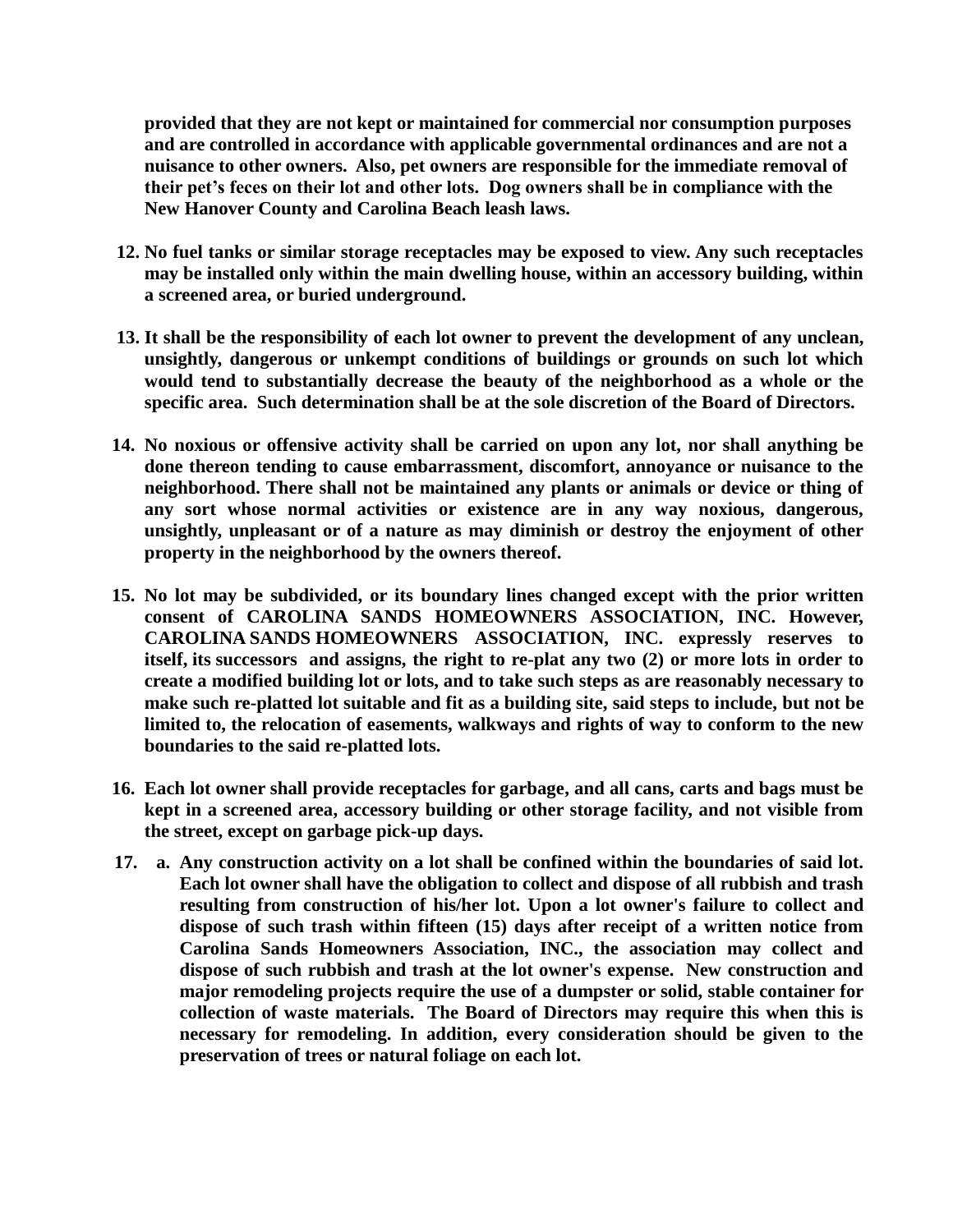- **b. The exterior of any structure under construction on any lot must be completed within six (6) months after the beginning of construction, acts of God notwithstanding. Extensions may be granted by the Board of Directors upon request.**
- **18. Water and sewer to all lots will be provided by the Town of Carolina Beach. Shallow wells for the purpose of watering lawns and not for human use, may be permitted with the consent of the Town of Carolina Beach. Any such well must be located no closer than the front building line of the residence constructed on said lot.**
- **19. Easements for installation and maintenance of utilities and drainage facilities are reserved over the rear ten (10') feet of all lots and easements for drainage and utilities are reserved as shown and designated on the plat of said property. CAROLINA SANDS HOMEOWNERS ASSOCIATION, INC. shall have no responsibility for maintaining drainage easements in connection with any lots sold. All maintenance shall be the responsibility of the purchaser of a lot, his heirs, successors and assigns, within said easements. No structure, planting or other material shall be placed or permitted to remain which may damage or interfere with the installation and maintenance of utilities, or which may change the direction of flow of drainage channels in the easements. The easement area of each lot and all improvements in it shall be maintained continuously by the owner of the lot, except for those improvements for which a public authority or utility company is responsible.**
- **20. a. Each lot owner in the development, upon the recording of his deed to said lot, becomes a member of CAROLINA SANDS HOME OWNERS ASSOCIATION, INC. No person, firm or corporation or other legal entity may be a member of the Association unless he, she or it is a lot owner.**
	- **b. Every lot owner shall pay to Carolina Sands Homeowners Association, Inc. a yearly assessment of \$250.00 for dues. The cost of these dues may change from time to time as needed. These fees shall be due January 1st of each year and will be late as of March 15th of each year. Late fees and penalties shall be applied in accordance with the North Carolina Planned Communities Act. Lot owners may obtain HOA financial statements upon request.**
- **21. All lots in the subdivision shall be used for single family residential purposes only, except for those previously grandfathered. Leases of residences within the sub division may only be for entire lots or houses, for periods of not less than six months and subleasing of partial premises is strictly prohibited. All leases for single family residences must be in writing and signed by the owner and tenant. All leases must contain copies of the Association bylaws and require the tenants to sign and comply with the stated guidelines. It is the responsibility of owners leasing their property to maintain aforementioned agreements. It is the owners' responsibility to ensure that the property is in compliance with HOA by-laws.**
- **22. Invalidation of any one of these covenants by judgment or court order shall in no way affect any of the other covenants herein.**